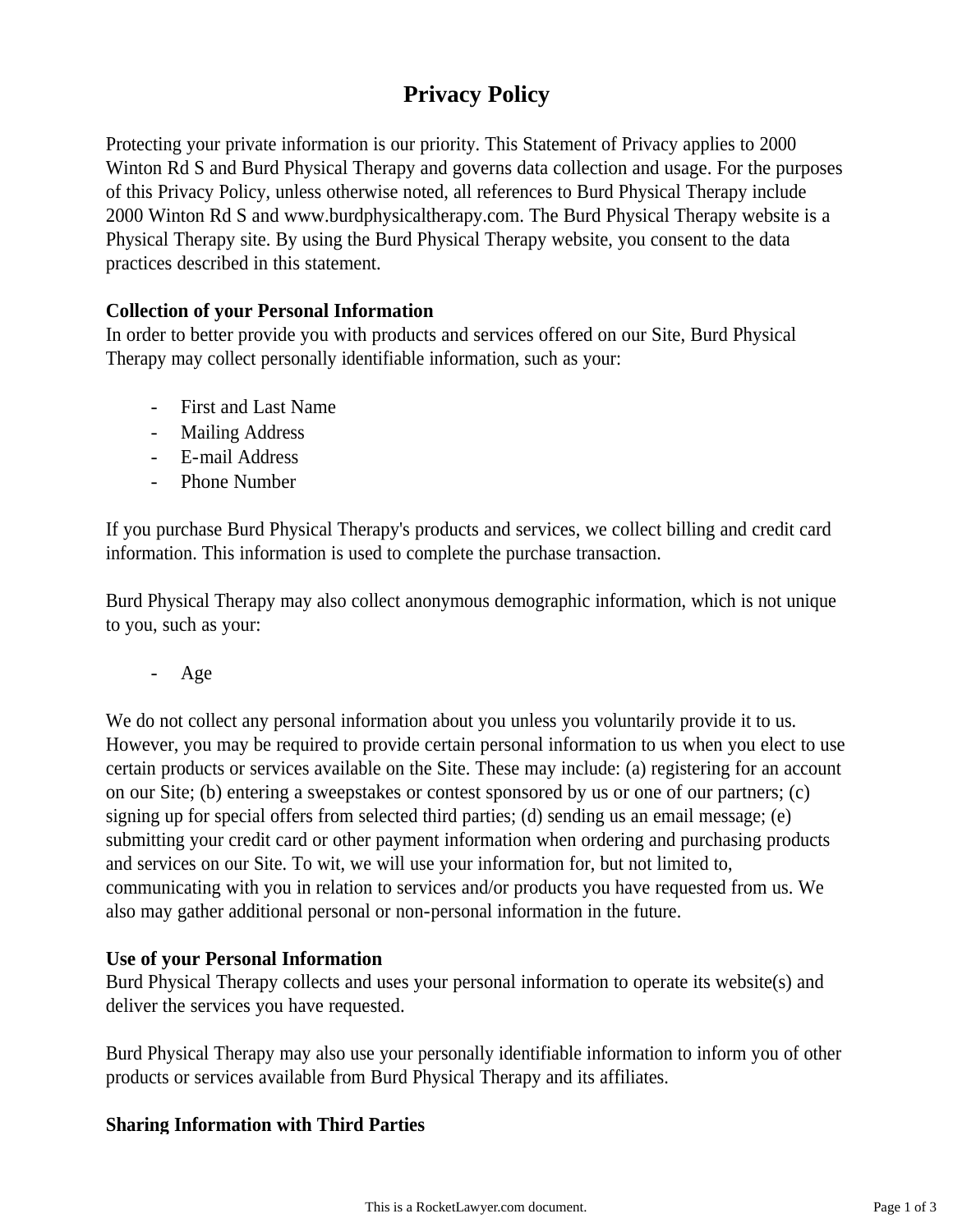Burd Physical Therapy does not sell, rent or lease its customer lists to third parties.

Burd Physical Therapy may share data with trusted partners to help perform statistical analysis, send you email or postal mail, provide customer support, or arrange for deliveries. All such third parties are prohibited from using your personal information except to provide these services to Burd Physical Therapy, and they are required to maintain the confidentiality of your information.

Burd Physical Therapy may disclose your personal information, without notice, if required to do so by law or in the good faith belief that such action is necessary to: (a) conform to the edicts of the law or comply with legal process served on Burd Physical Therapy or the site; (b) protect and defend the rights or property of Burd Physical Therapy; and/or (c) act under exigent circumstances to protect the personal safety of users of Burd Physical Therapy, or the public.

#### **Tracking User Behavior**

Burd Physical Therapy may keep track of the websites and pages our users visit within Burd Physical Therapy, in order to determine what Burd Physical Therapy services are the most popular. This data is used to deliver customized content and advertising within Burd Physical Therapy to customers whose behavior indicates that they are interested in a particular subject area.

## **Automatically Collected Information**

Information about your computer hardware and software may be automatically collected by Burd Physical Therapy. This information can include: your IP address, browser type, domain names, access times and referring website addresses. This information is used for the operation of the service, to maintain quality of the service, and to provide general statistics regarding use of the Burd Physical Therapy website.

#### **Links**

This website contains links to other sites. Please be aware that we are not responsible for the content or privacy practices of such other sites. We encourage our users to be aware when they leave our site and to read the privacy statements of any other site that collects personally identifiable information.

#### **Children Under Thirteen**

Burd Physical Therapy does not knowingly collect personally identifiable information from children under the age of thirteen. If you are under the age of thirteen, you must ask your parent or guardian for permission to use this website.

#### **E-mail Communications**

From time to time, Burd Physical Therapy may contact you via email for the purpose of providing announcements, promotional offers, alerts, confirmations, surveys, and/or other general communication. In order to improve our Services, we may receive a notification when you open an email from Burd Physical Therapy or click on a link therein.

If you would like to stop receiving marketing or promotional communications via email from Burd Physical Therapy, you may opt out of such communications by Please hit unsubscribe at the